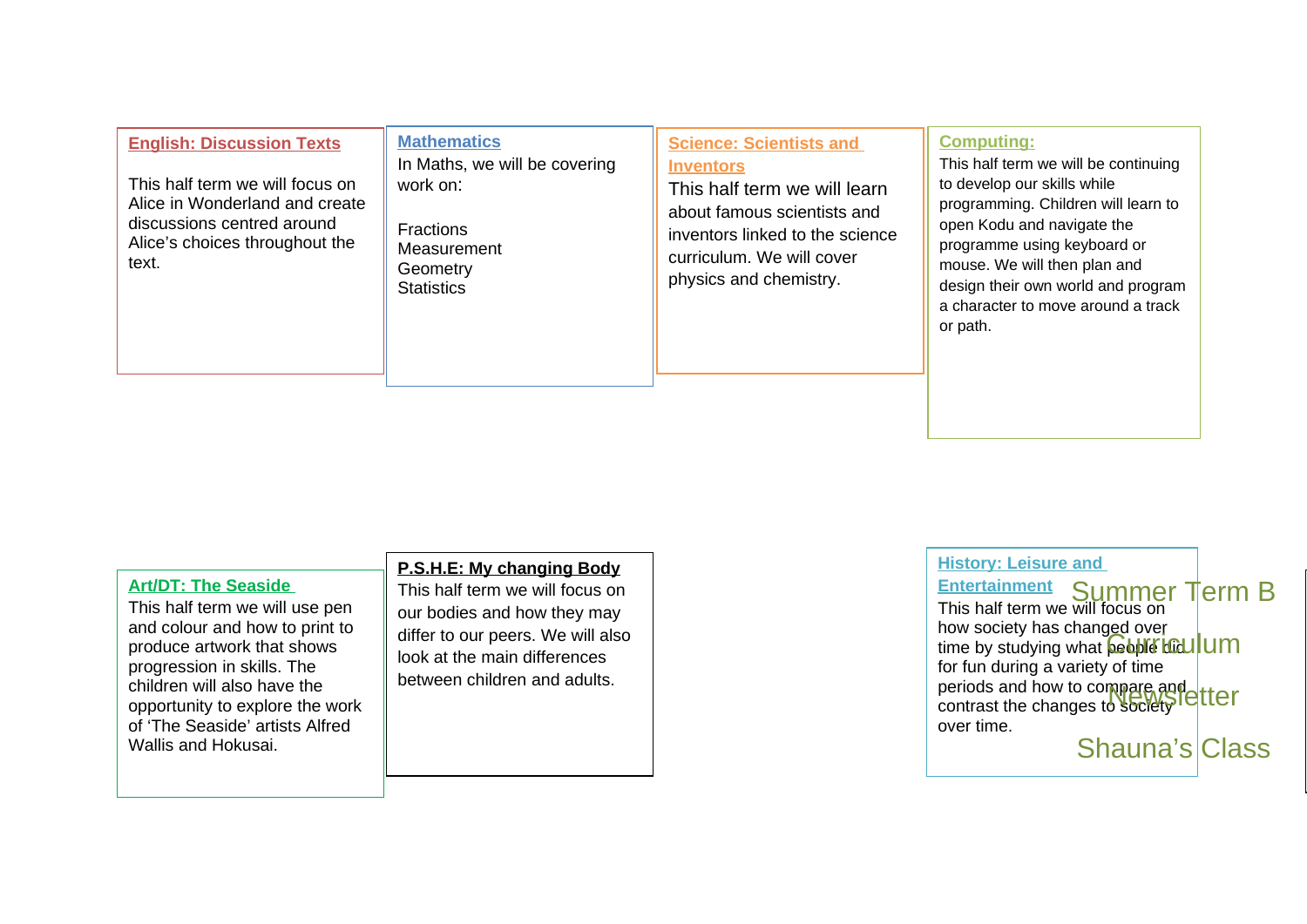| <b>Physical Education:</b><br><b>Religious Education:</b><br><b>Music: Rewind and Replay</b><br><b>Social Communication</b><br>We will have daily social<br><b>Athletics</b><br>Charanga<br>How do religions and beliefs<br>communication sessions where<br>This half term we will practise<br>Th.<br>This half term we will sing,<br>respond to global issues?<br>all athletic skills. This will<br>we will practise asking and<br>play instruments within the song,<br>answering questions such as<br>include: running, jumping and<br>compose and perform to an<br>We will discuss moral values<br>who, what, where and how<br>throwing.<br>audience<br>and what if scenarios.<br>using Colourful Semantics. We<br>Throughout this half term we<br>will also be focussing on our<br>will be reading traditional and<br>social skills and taking part in<br>religious stories and discussing |                         |  |                              |
|------------------------------------------------------------------------------------------------------------------------------------------------------------------------------------------------------------------------------------------------------------------------------------------------------------------------------------------------------------------------------------------------------------------------------------------------------------------------------------------------------------------------------------------------------------------------------------------------------------------------------------------------------------------------------------------------------------------------------------------------------------------------------------------------------------------------------------------------------------------------------------------------|-------------------------|--|------------------------------|
|                                                                                                                                                                                                                                                                                                                                                                                                                                                                                                                                                                                                                                                                                                                                                                                                                                                                                                |                         |  |                              |
|                                                                                                                                                                                                                                                                                                                                                                                                                                                                                                                                                                                                                                                                                                                                                                                                                                                                                                | the morals within them. |  | group discussions and games. |

## **English**

See if you can have discussions at home about the positive and negatives of actions. Could be as simple as what socks to wear. You could also watch Alice and Wonderland.

## **Maths**

My Maths log in details have been provided and this can be used at home to complement learning in school.

Please ask if you would like details resent.

#### **Science:**

See link for science games. https://www.bbc.co.uk/bitesize/ subjects/z6svr82

# **Computing:**

Try and explore some of the websites we have used this year to consolidate our learning. Tinkercad: https://www.tinkercad.com/ Chrome Music Lab: https:// musiclab.chromeexperiments.com/ J2Data: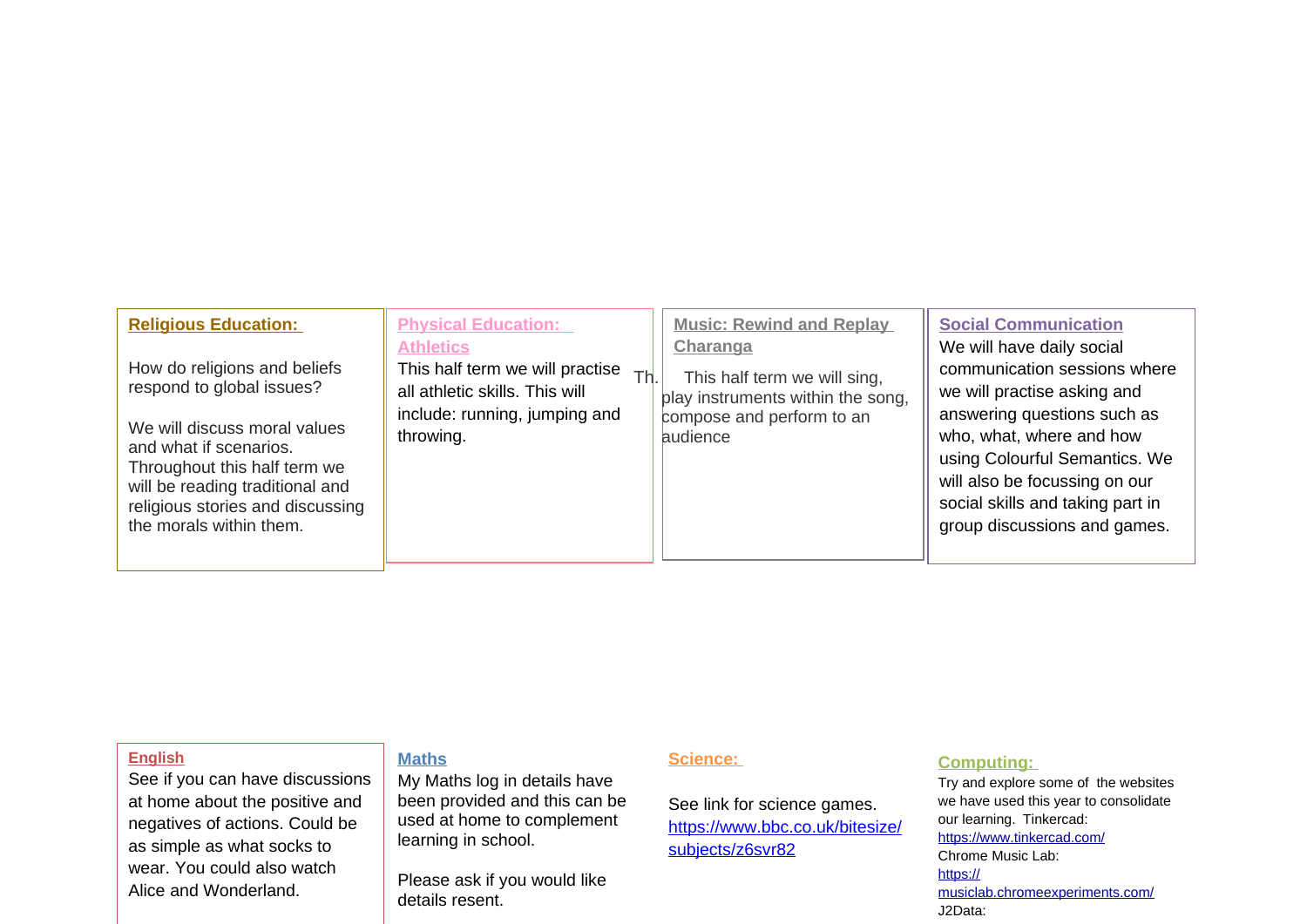### **Art/DT:**

Could you visit the seaside? You could make beach art using natural materials or take a pad and paper and draw what you see.

#### **PSHE**

A handy link with information and a quiz.

https://www.bbc.co.uk/bitesize/ topics/zxfrwmn/articles/zk4bgwx Summer Term B **Newsletter** Shauna's Class **Home Learning** 

# **History: Leisure and Entertainment**

Talk to your child about what they enjoy. Discuss what games or activities you did as a child and compare.